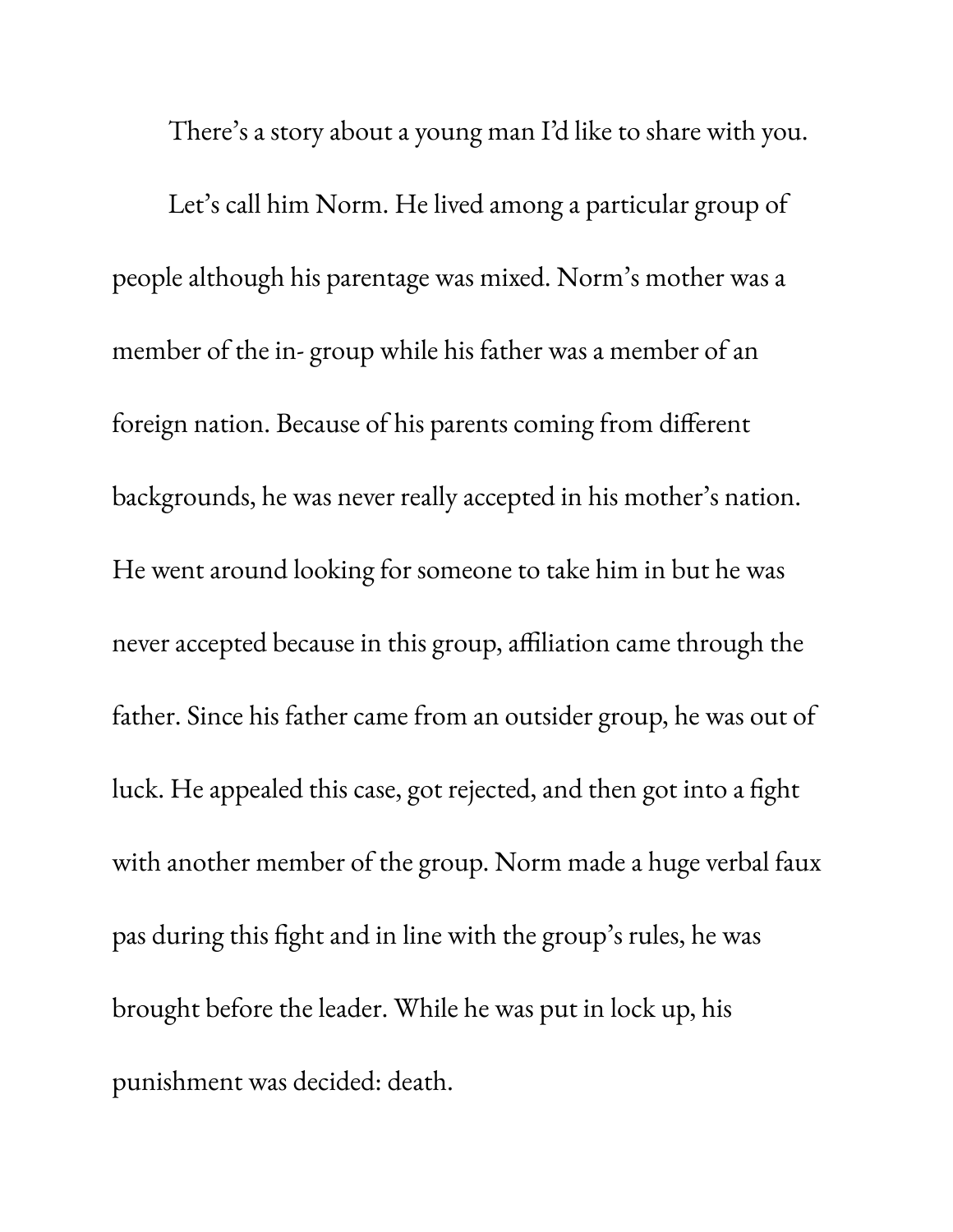One part of the story I forgot to tell you was the backstory to this Norm' s parentage. It turns out that his father had actually been killed by the very same leader of the group that had just rejected his appeal. When this man' s mother was younger, she had actually been married to a different man who **was in fact** a member of the in-group. In that area, lived another man from a foreign nation. This other man took a liking to the woman and one night, sexually assaulted the women which resulted in the birth of Norm. When the man who committed the assault realized that the woman' s husband knew what happened, he attacked the man. Mid attack, the aforementioned leader came out, saw this happening, and ended up killing the assaulter.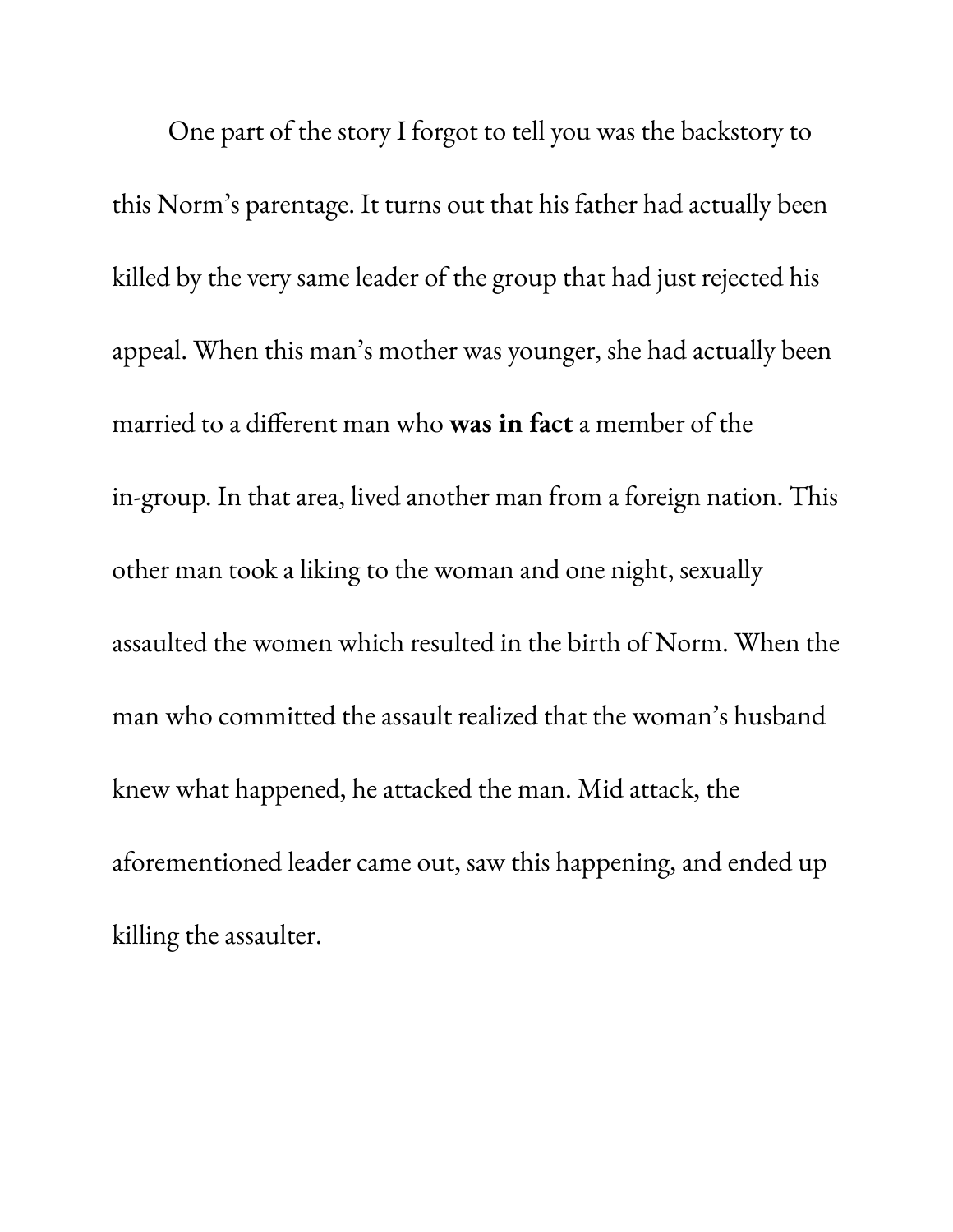If this story sounds too hard to believe or perhaps a bit familiar, know that you are right. This is the backstory in midrash form given to an event that takes place in next week' s parshah where we read about the blasphemer, the man who cursed God. This blasphemer is Norm. Not much is told about what exactly happened in the Torah but Rashi and others fill in the narrative gaps. He, a child of an Egyptian father and an Israelite mother named Shlomit, ends up tribeless and sentenced to death.

Although this doesn't happen in this week' s parshah, I thought it an important story to talk about this week. Specifically, it' s his mother I would like to focus on: Shlomit bat Divri. We can't really talk about her because the Torah doesn't tell us anything about her. That can be the challenge with the Torah and later rabbinic endeavors.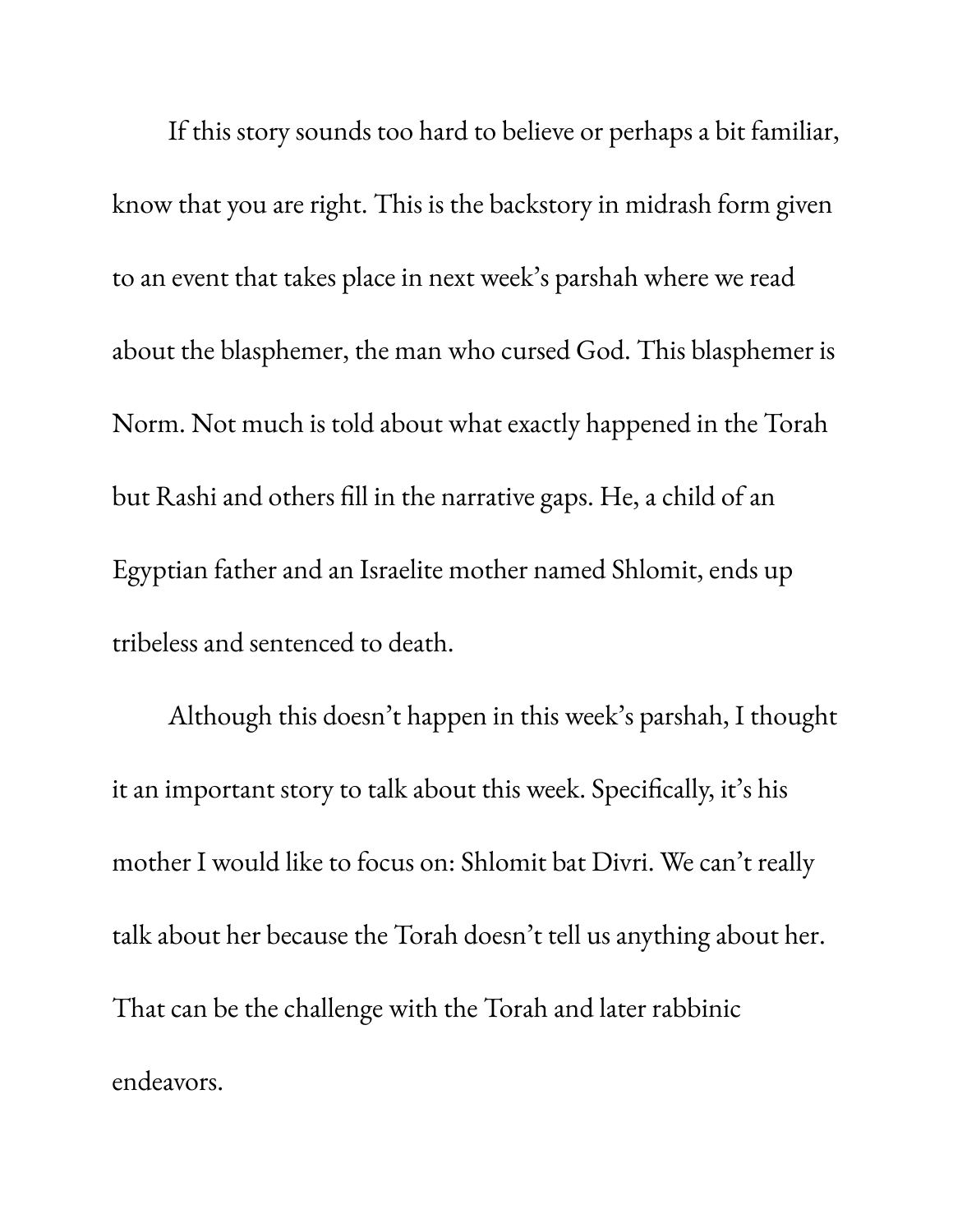Written at a time in which women weren't given much agency, their voices are missing from many of our esteemed texts. While there are clearly exceptions, the general way is that the men do the talking and decision making for the women. Even when stories are created around them, as they are in the midrashim about Shlomit, they paint her in a pretty negative light, playing on her being a character of dubious moral quality.

That is not the part I want to focus on. Instead, I think this beautiful contemporary midrash offered by Professor Rabbi Wendy Zeirler of HUC shines a different light: Shelomit bat Divri was a struggling ex-slave and single mother, who labored against all odds to raise her son and shield him from the prejudices of the surrounding community.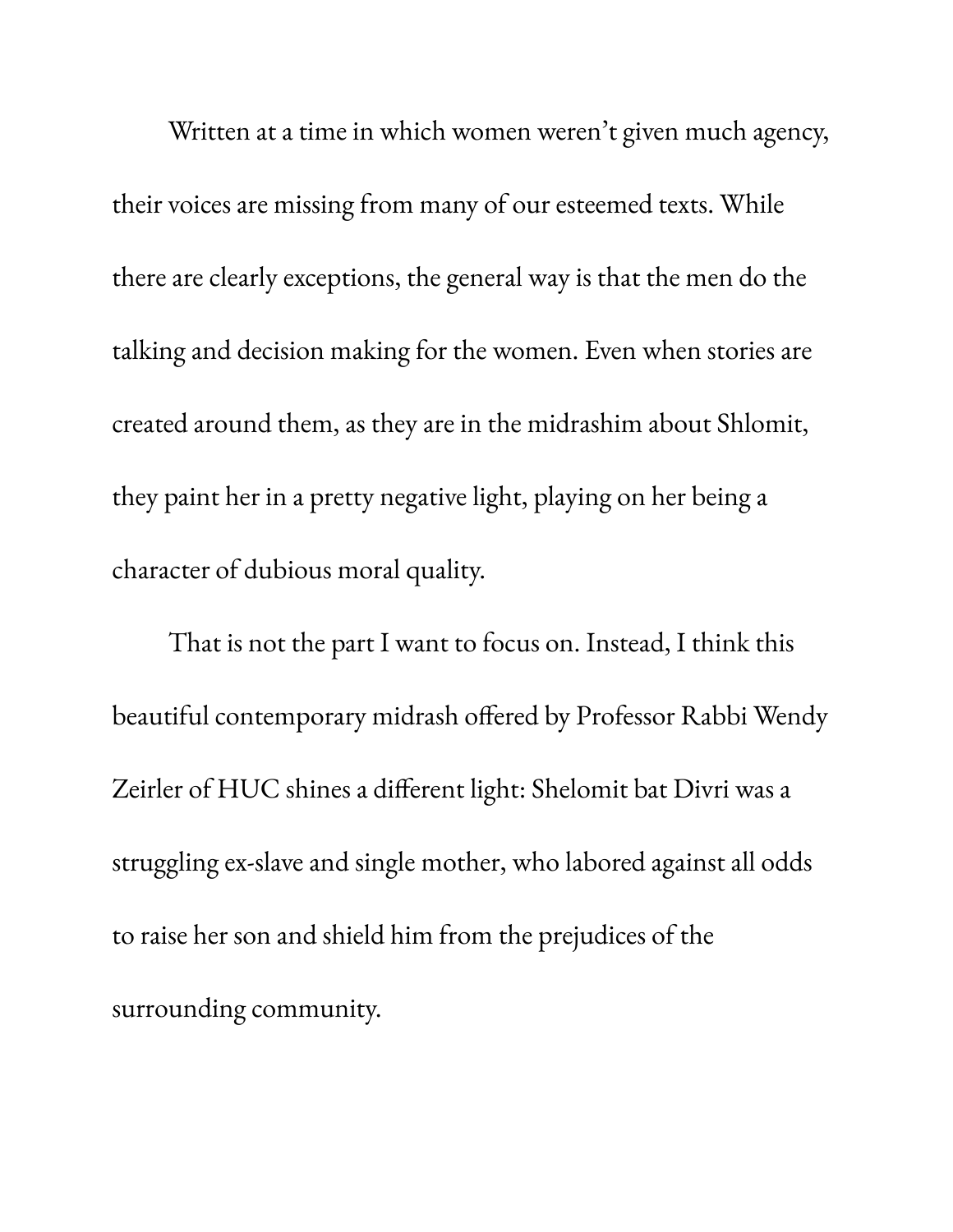Alas, the son—whom the text presents as a בן, a " son" or "boy, " rather than an איש, a "man, " hinting, perhaps, at his not-yet or barely emergent manhood—went out of his mother' s tent and discovered that the world around him was not what he expected. He saw that he was a second-class citizen in a society of former second-class citizens, that he was not wanted among his would-be brethren. His mother may have attempted to counter and to diffuse his youthful anger when it flared. Befitting her name, Shelomit—from *shalom*, "peace"—she may have tried on any number of occasions to bring peace and calm and to shore up her son' s bifurcated identity.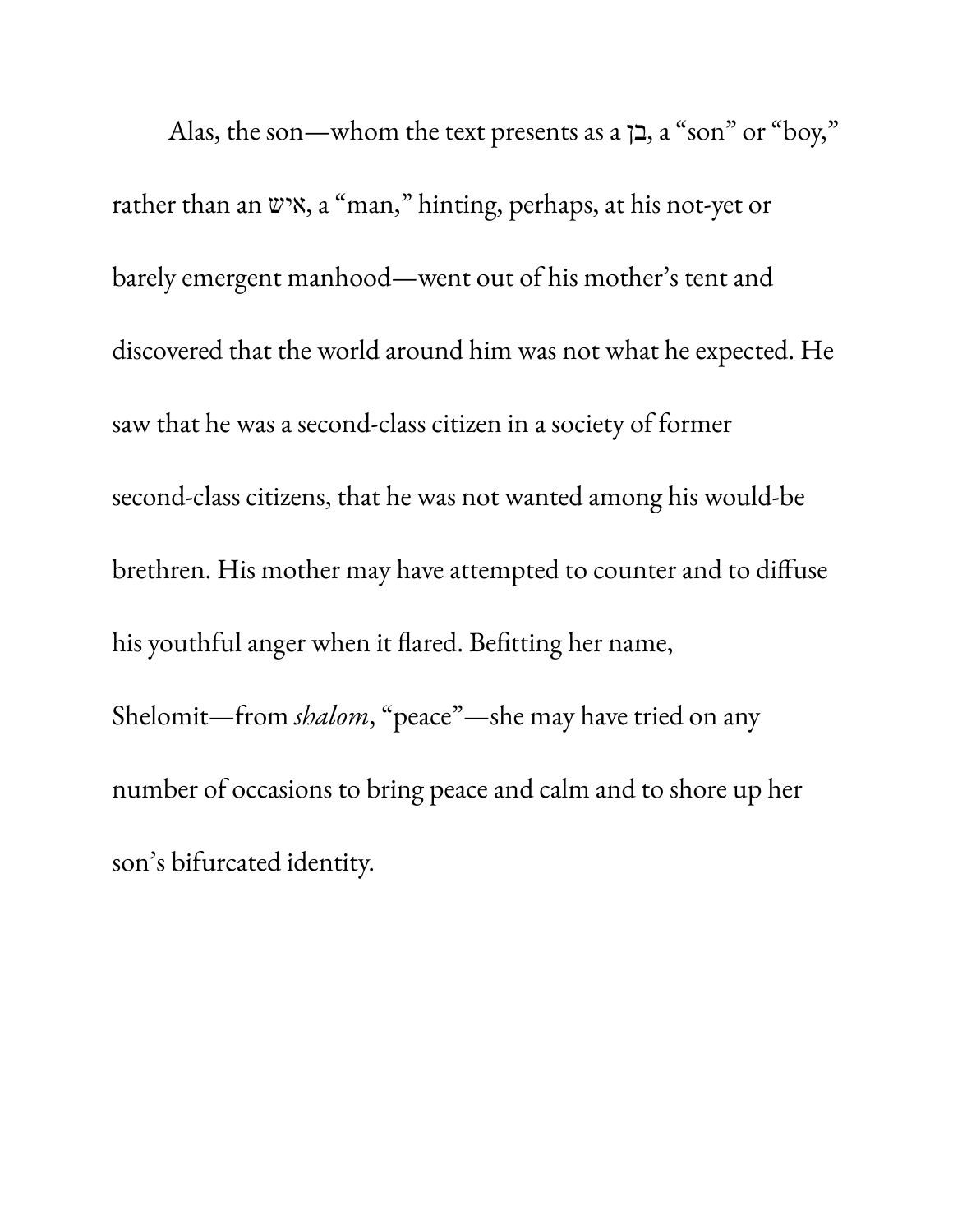Rabbi Zierler' s take here is a plausible one albeit with a modern twist. Filling in the lacunae of the Torah itself, she paints a picture of a resilient and gritty woman who produces this child who ends up living a complicated life that ends in tragedy. Although anachronistic, I wonder too what would Shlomit might have done had she had the options that we now know women have, at least some of them. After all, if the news that is rumored to be true is true, 36 million people who can get pregnant will lose abortion access. But back to Shlomit. After her rape, what might she have voiced? What fears might she have had? What desires might she have expressed? Unfortunately, we don't know.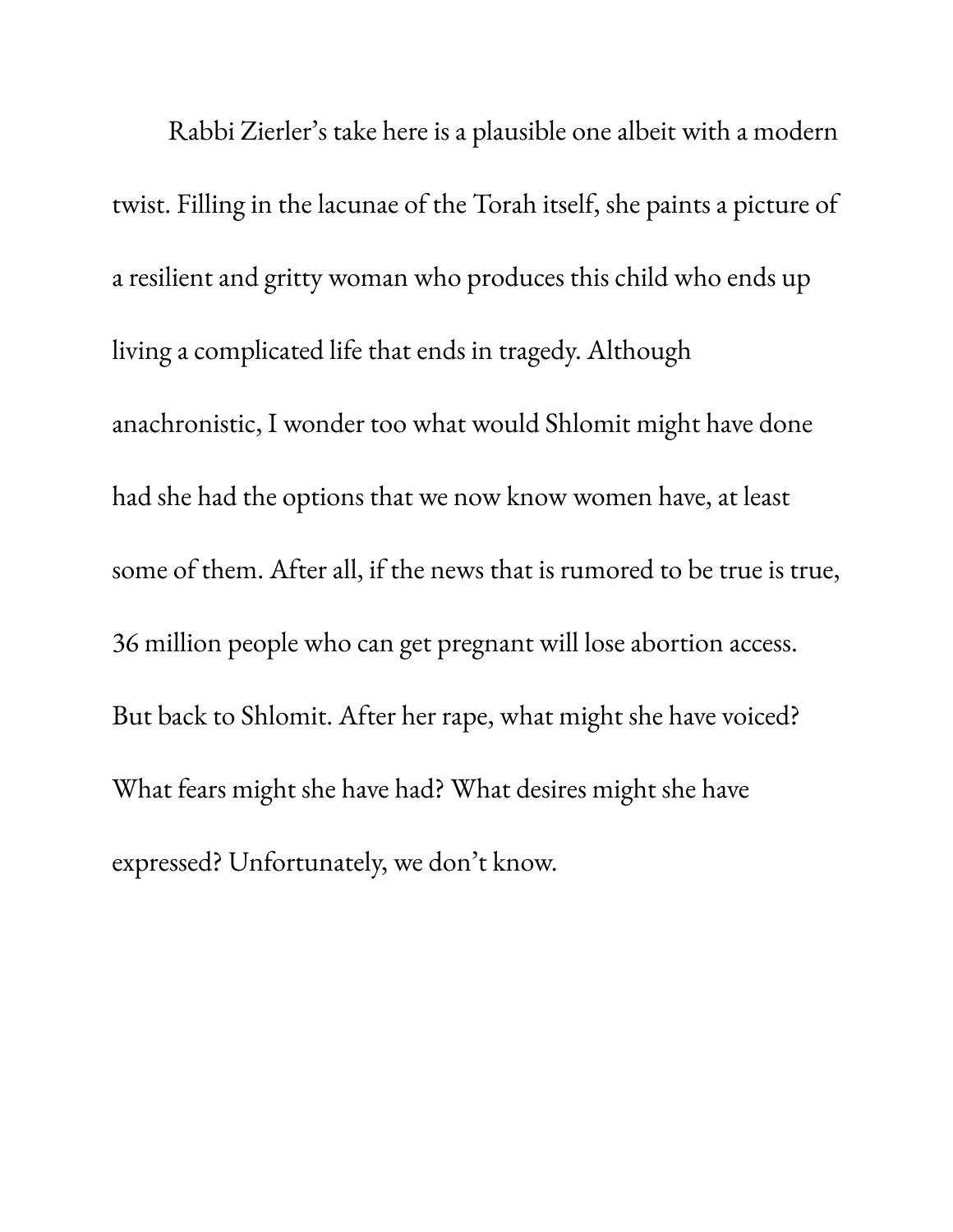This week, many of us have heard these stories from those who have carried children and have had to end those pregnancies. They are horrendously painful and heart wrenching. The truth is, it' s awful that people had to share them. We shouldn't need to have someone bare themselves in the way so many have had this week to understand that, well, they should probably have the say over what happens to their body, without any affect on anyone else ' s body.

A few months ago, Rabbi Tucker shared a great teaching on Repro Shabbat on some of the bedrock sources that form the conversation around reproductive justice. So I don't want to reiterate all of them. Nor do I want to go into detail about the various major contemporary halakhic decisors who permit abortion in a case where the person giving birth' s life isn't in danger: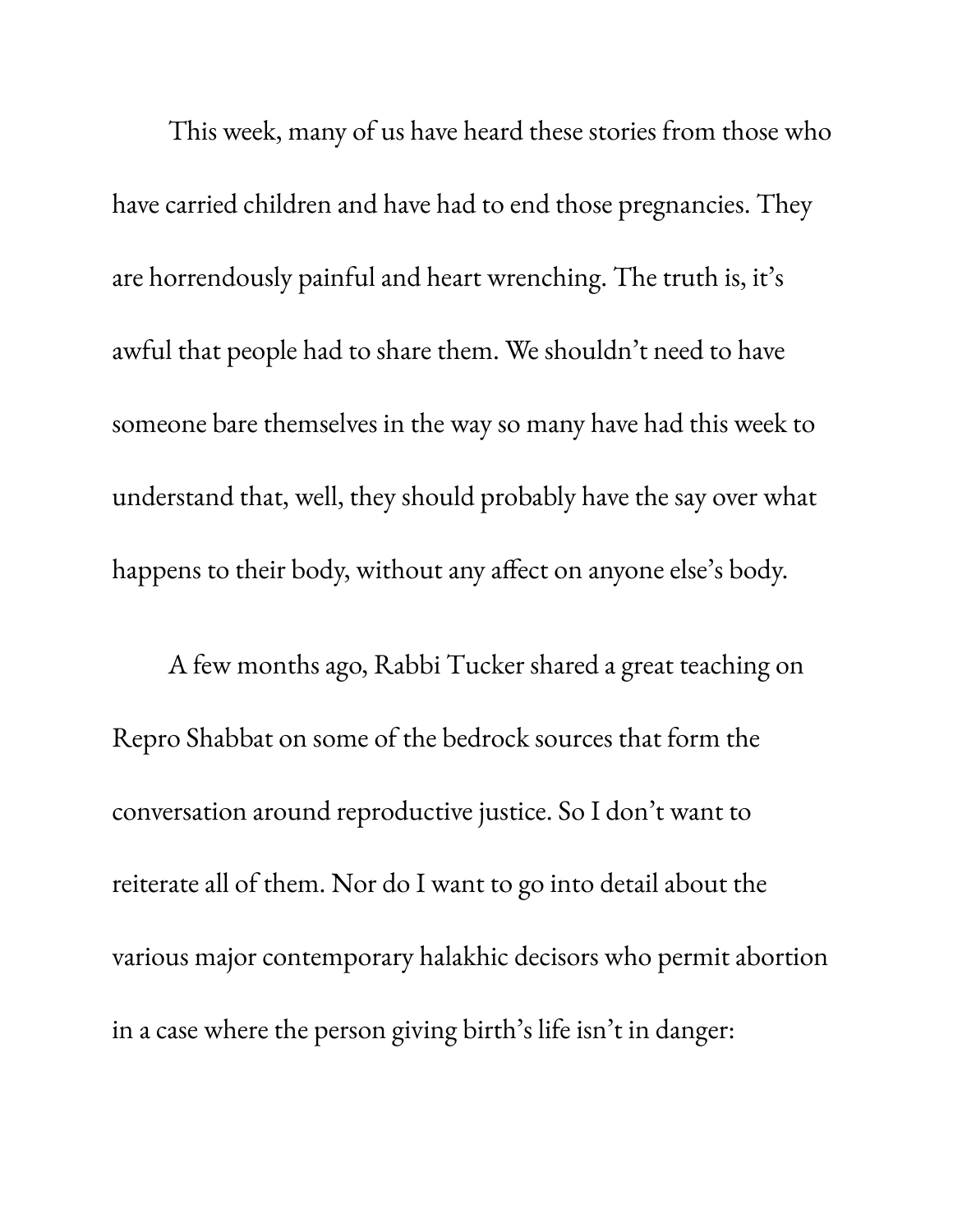R'Yosef Chaim, Rabbi Eliezer Waldenburg, Rabbi Gedalia Felder, Rabbi Shneur Zalman Fradkin, Rabbi Yaakov Emden, Rabbi Ouziel, Rav Elyashiv, Rabbi Chayim David HaLevy, Rabbi Shlomo Zalman Auerbach. Nor do I want to delve into how the Torah in Exodus 21 details the case of a loss of a fetus between two people and renders the (awful) loss of a fetus as a tort damage and not as feticide. Or, that the Mishnah, the base Jewish legal text classifies a fetus as viable when its head comes out of the birth canal. Or that Maimonides, according to some interpretations of his framing of a dangerous fetus as a pursuer, sees its viability in the same way as the Mishnah. I think you get the point.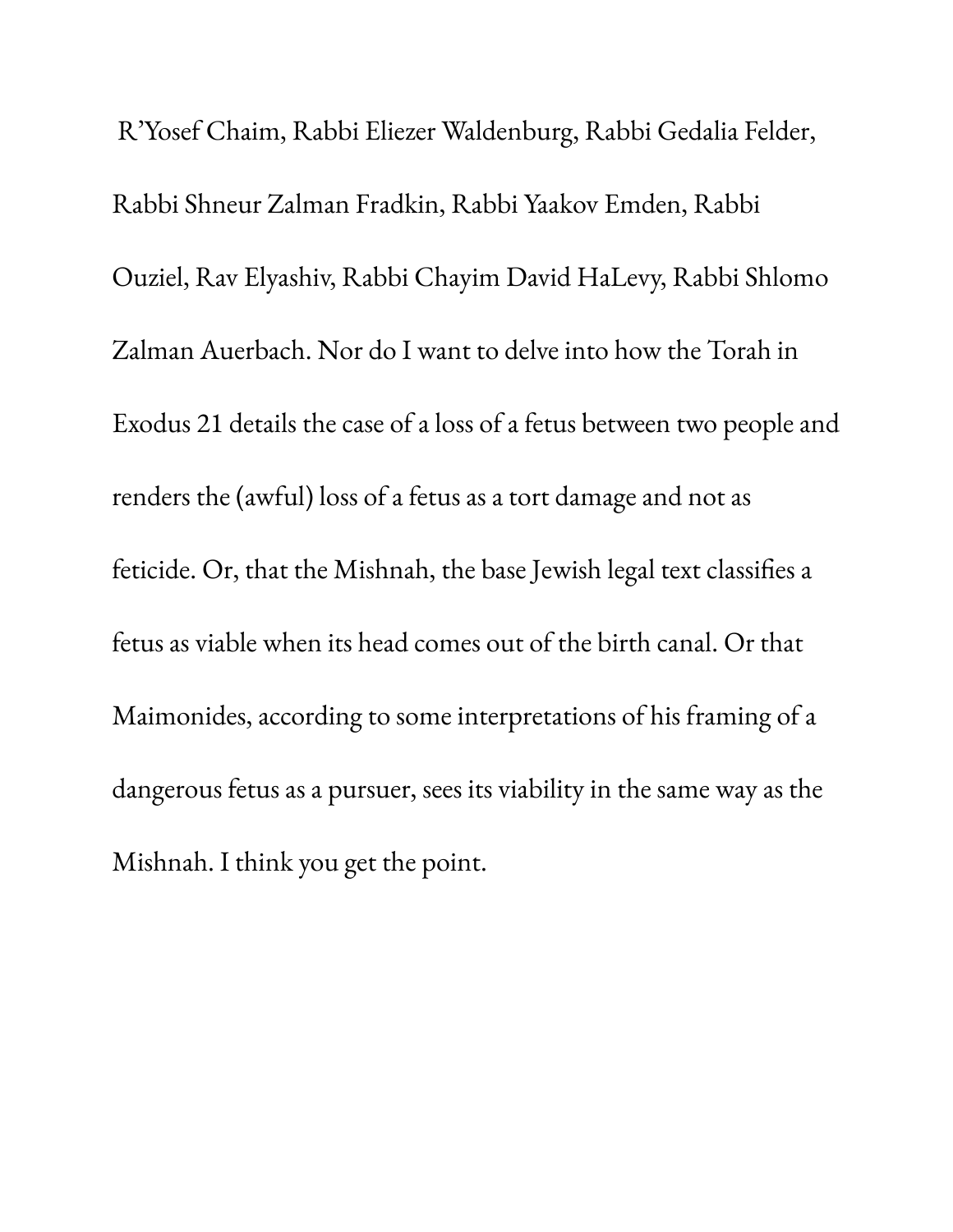As is often the case in Judaism, there is no **one** view on abortion. And the truth is, in the eyes of the Jewish tradition, fitting the conversation around the frame of pro choice or pro life doesn't totally work because it' s a sort of a square peg, round whole issue. It' s nuanced and complicated and really depends on a case by case basis. But one thing the halakhic conversation makes clear is how important the voice of the one carrying the child is. For all of the challenges our tradition has when it comes to hearing women' s voices, in this case, it is uniquely different.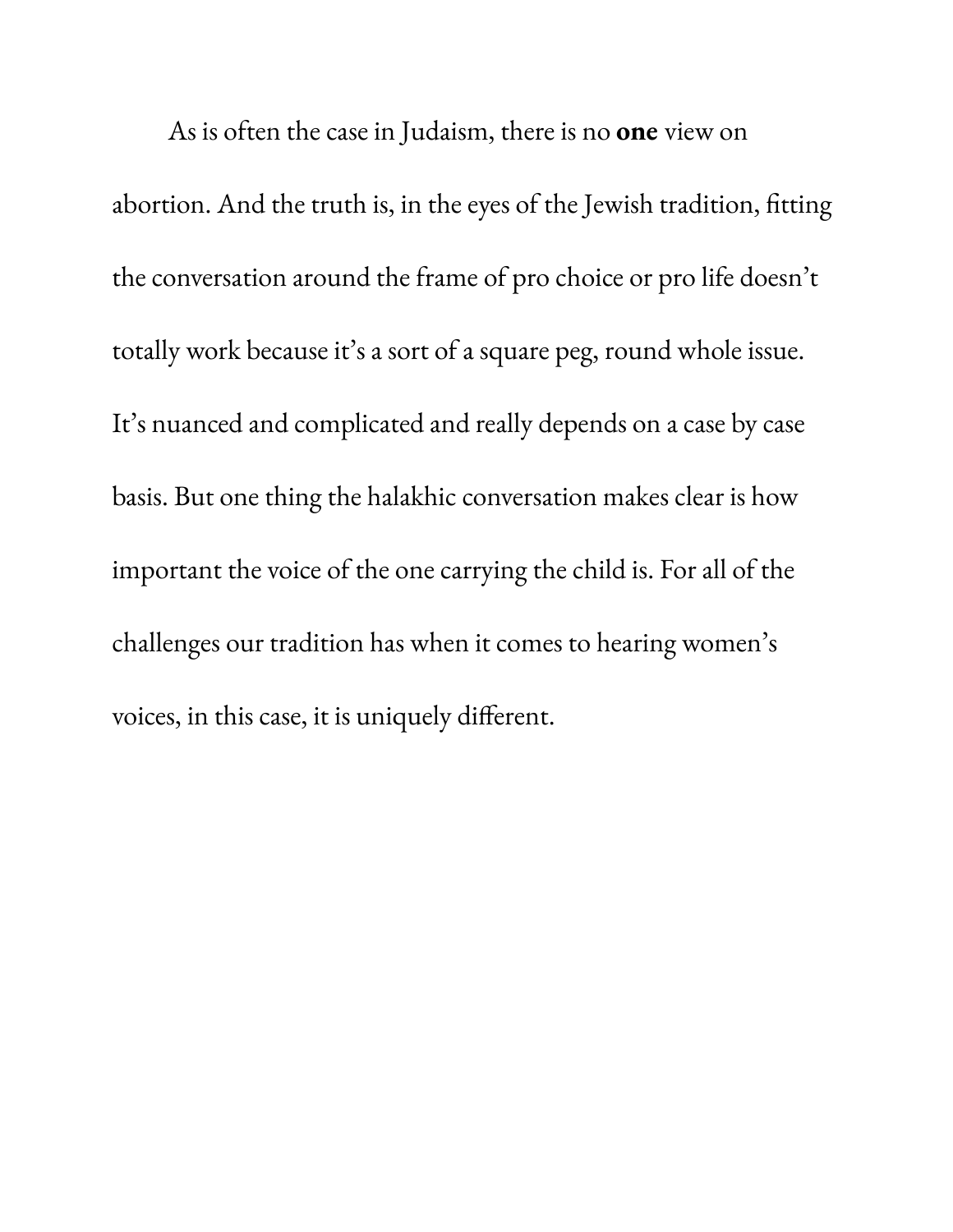That is the most important part of all of this. Whose voices are we hearing, or not hearing in this case. If you 're feeling frustrated and wanting to channel that frustration, there are a number of rallies coming up to make your voice heard, one next weekend sponsored by the National Council for Jewish Women. There are many different options of places to donate money to those who are on the ground fighting for reproductive rights. Please reach out to me and I would be happy to share those as well.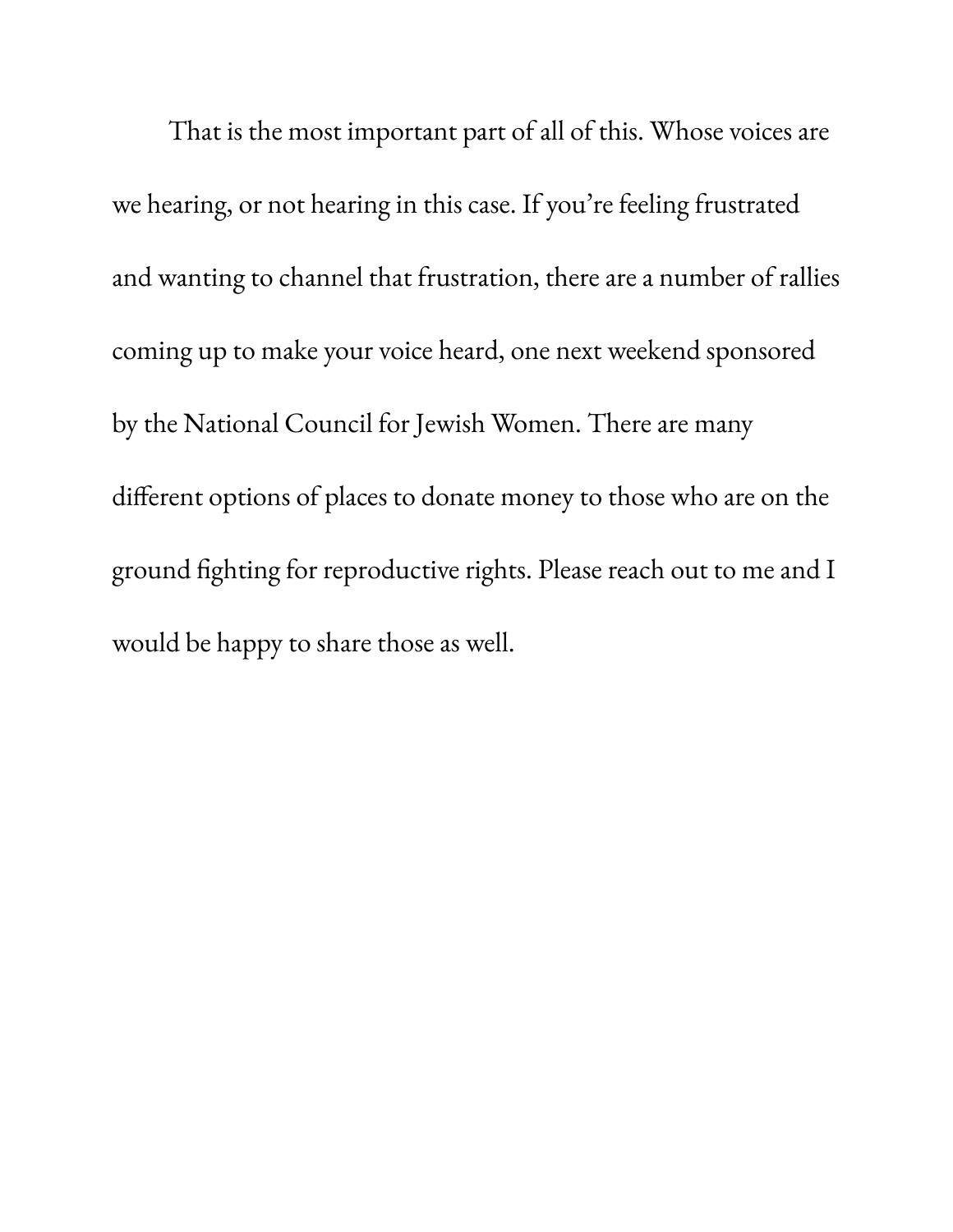My head keeps coming back to Shlomit bat Divri and all the other Shlomit Bat Divris of the world. When I think about them, I think about the beginning of our parshah this week. Right after the Israelites are told "be holy because the Lord your God is holy, " we 're not surprised to start seeing a detailed breakdown of what "holiness " means. What we may be surprised about is what the first listing is. /awe/fear have should one , ִ֣איׁש ִאּ֤מֹו ְוָא ִב ֙יו ִּת ָ֔יראּו told are we ,Namely or in this case honor and respect for one ' s mother and father.

The 2nd surprise about this verse is the order of the parents. Normally, we 'd expect the father to be listed first in an ancient text, as it does in "honor your mother and father." Here, we have the mother listed first.